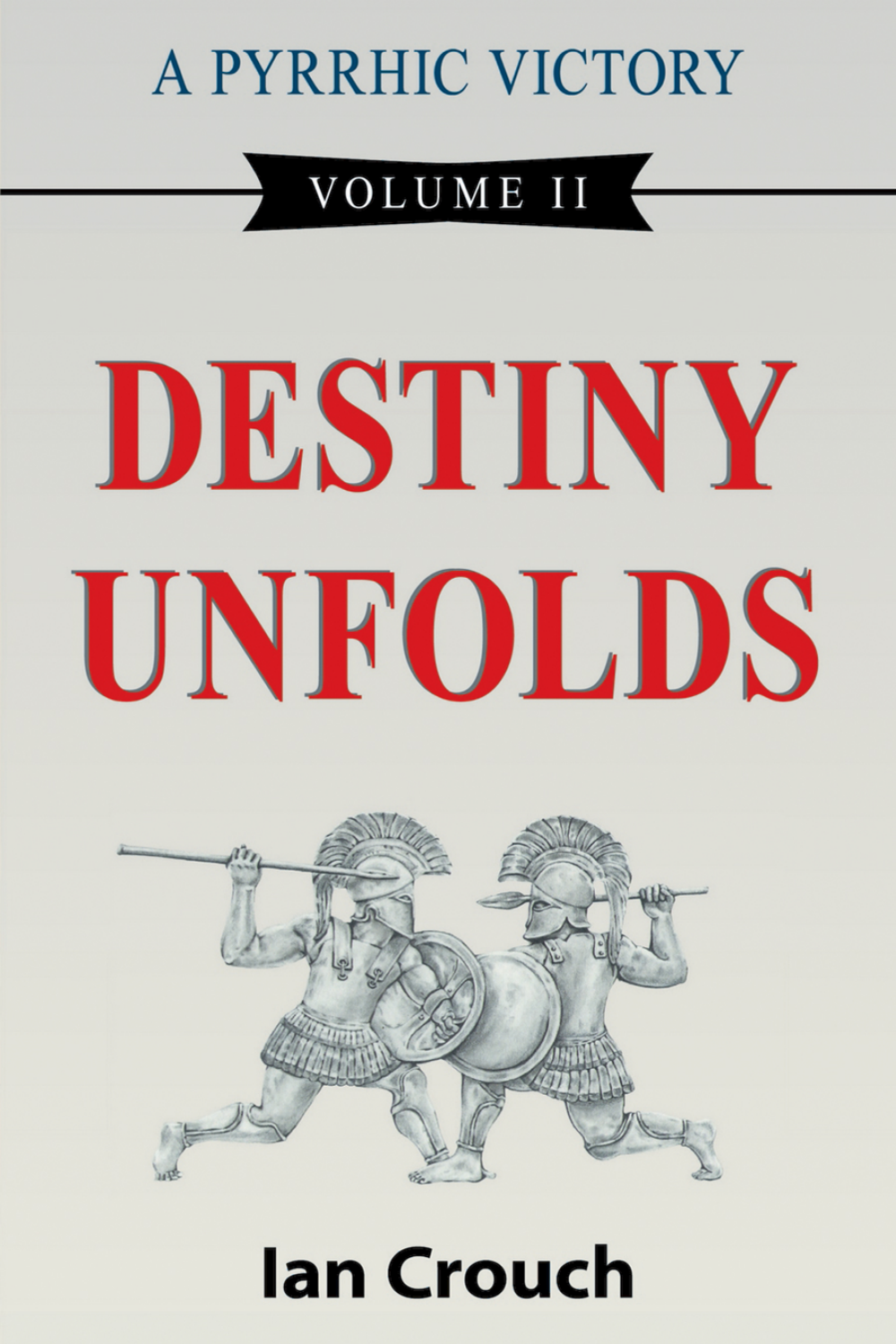## **A Pyrrhic Victory**

## Volume II

# **DESTINY** Unfolds

a historical novel by

Ian Crouch



Strategic Book Publishing and Rights Co.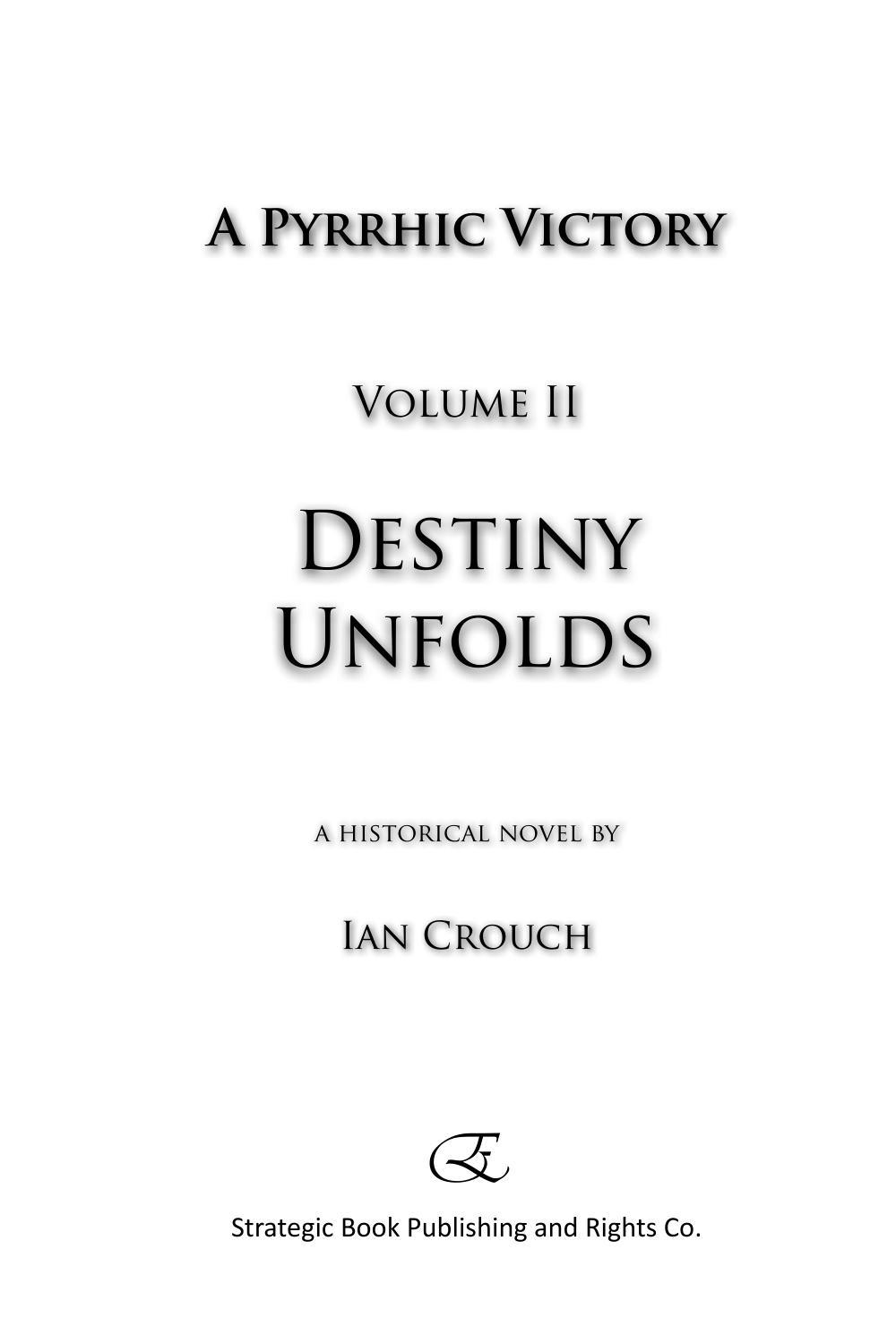Copyright © 2015 Ian Crouch. All rights reserved.

No part of this book may be reproduced or transmitted in any form or by any means, graphic, electronic, or mechanical, including photocopying, recording, taping, or by any information storage retrieval system, without the permission, in writing, of the publisher. For more information, send a letter to our Houston, TX address, Attention Subsidiary Rights Department, or email: support@sbpra.net.

Strategic Book Publishing and Rights Co. 12620 FM 1960, Suite A4-507 Houston, TX 77065 www.sbpra.com

For information about special discounts for bulk purchases, please contact Strategic Book Publishing and Rights Co. Special Sales, at bookorder@sbpra.net.

ISBN: 978-1-63135-906-4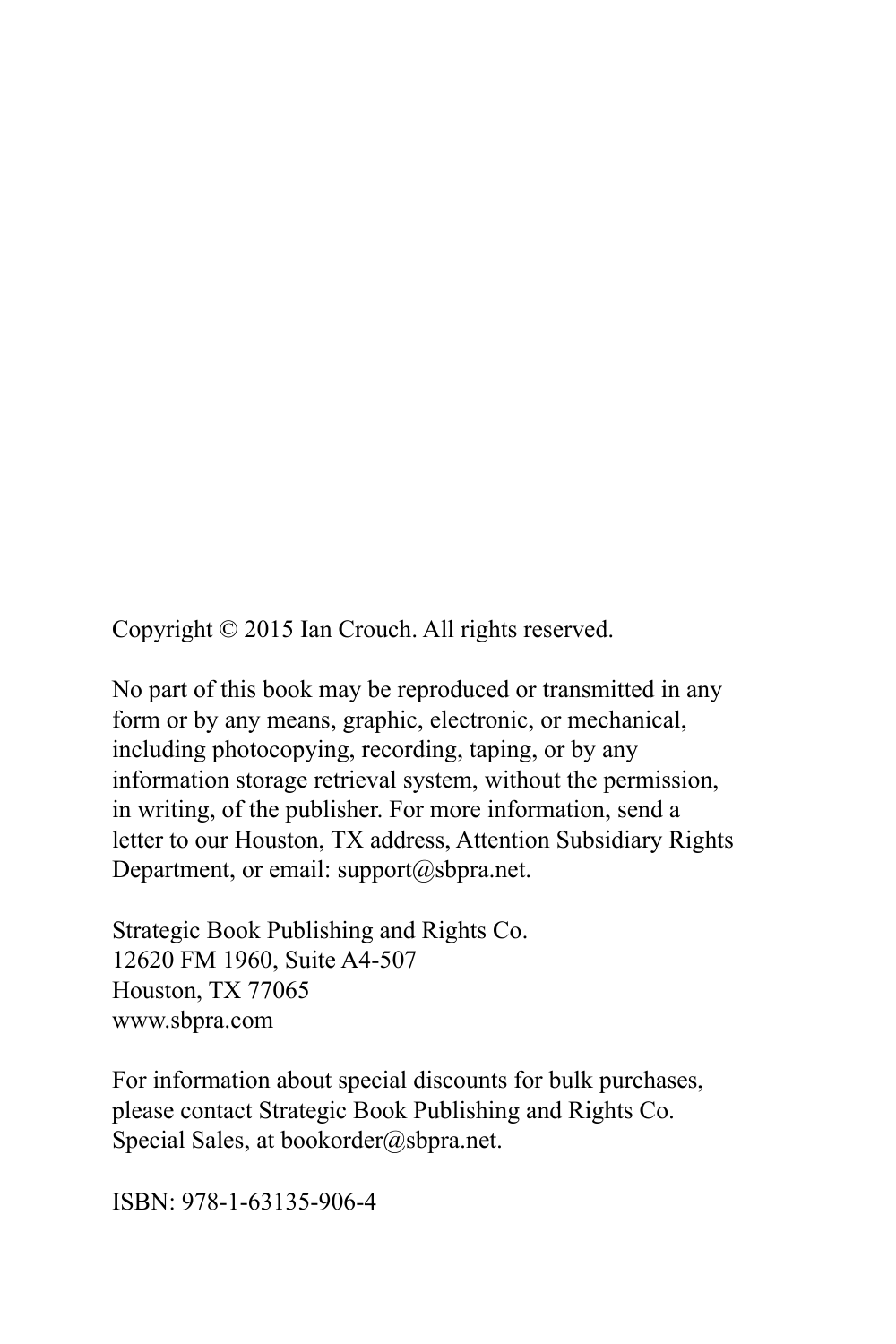For Jane, Lucinda, and Alastair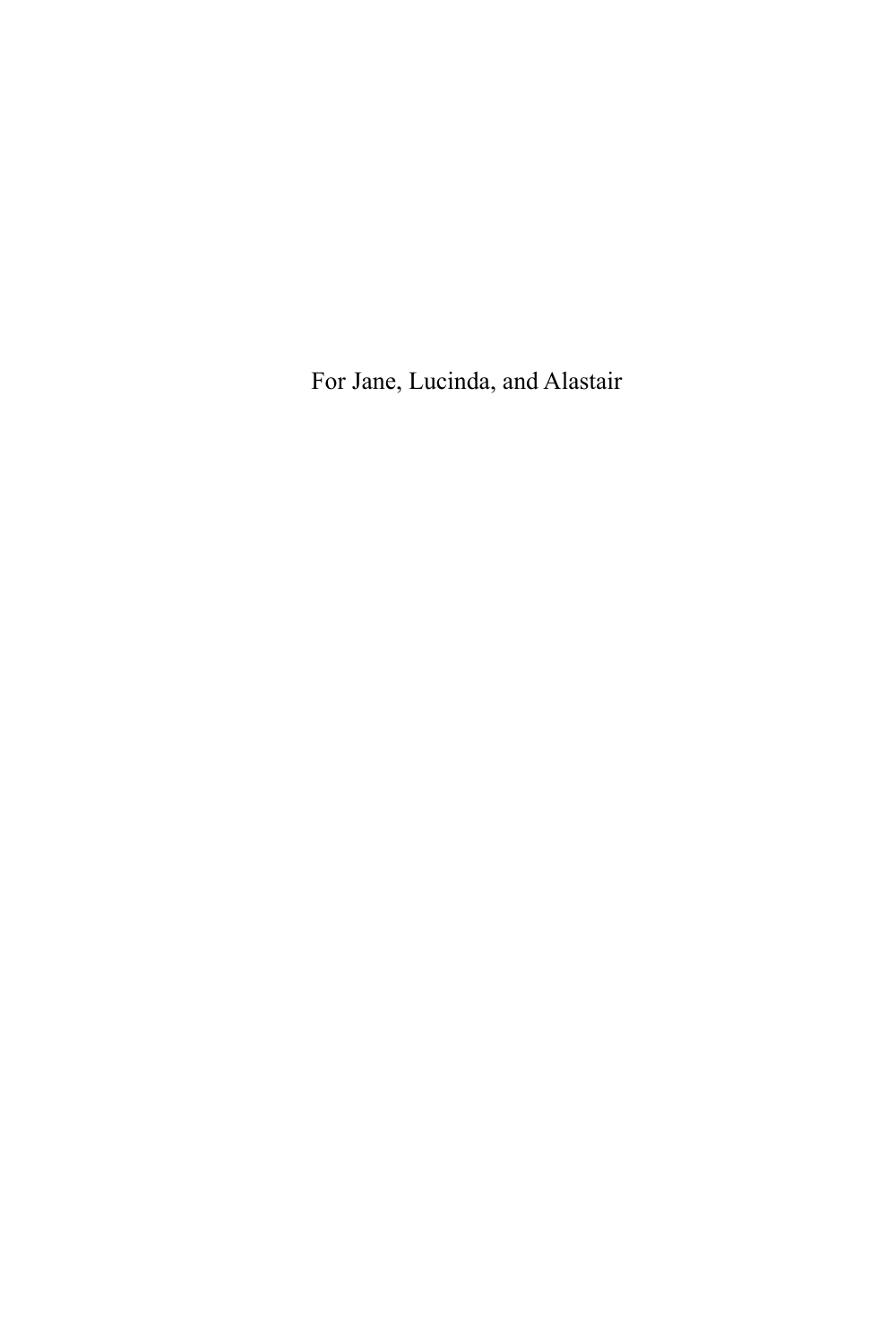## CONTENTS

| Maps showing the political geography of the       |  |
|---------------------------------------------------|--|
|                                                   |  |
|                                                   |  |
|                                                   |  |
| Historical Background of the Hellenistic World463 |  |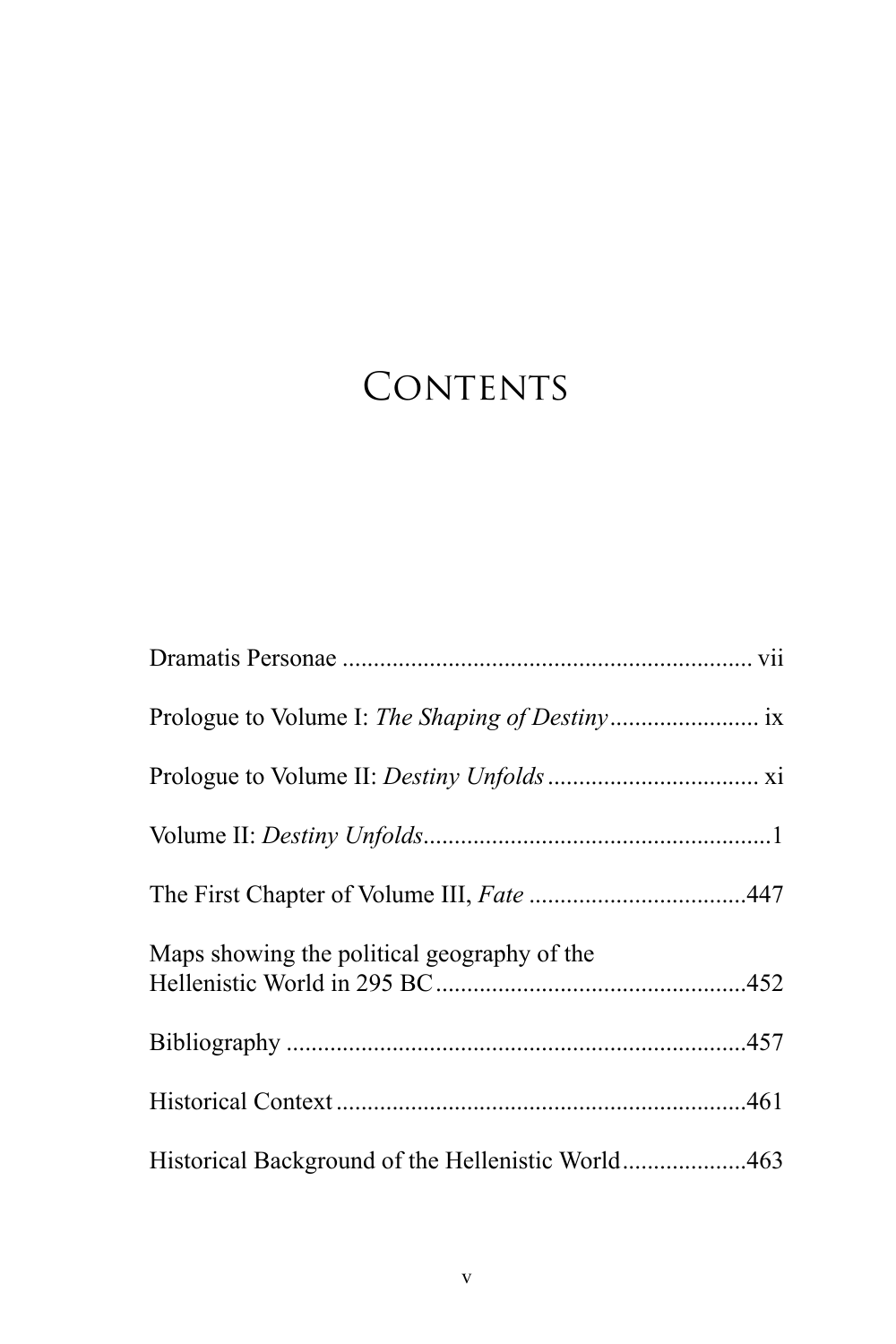### Dramatis Personae

This is not an exhaustive list of the characters; it focuses on the principal characters. Principal characters and their positions are presented in order of their importance with regard to setting the historical and political stage.

- PYRRHUS—King of Epirus and widower of Antigone, stepdaughter of Ptolemy, Pharaoh of Egypt.
- ANTIGONE—Daughter of Berenice and stepdaughter of Ptolemy.
- CINEAS—Athenian politician who has become Pyrrhus's friend and advisor.
- MENESTHEUS—Athenian scholar, friend and general of Pyrrhus.
- DEMETRIUS—Son of Antigonus and widower of Deidameia, Pyrrhus's sister. He controls much of central and southern Greece, as well as the great Phoenician cities of Tyre and Sidon. His ambition is relentless, and he wishes to increase his power in Greece, as well as regain his father's lost territories.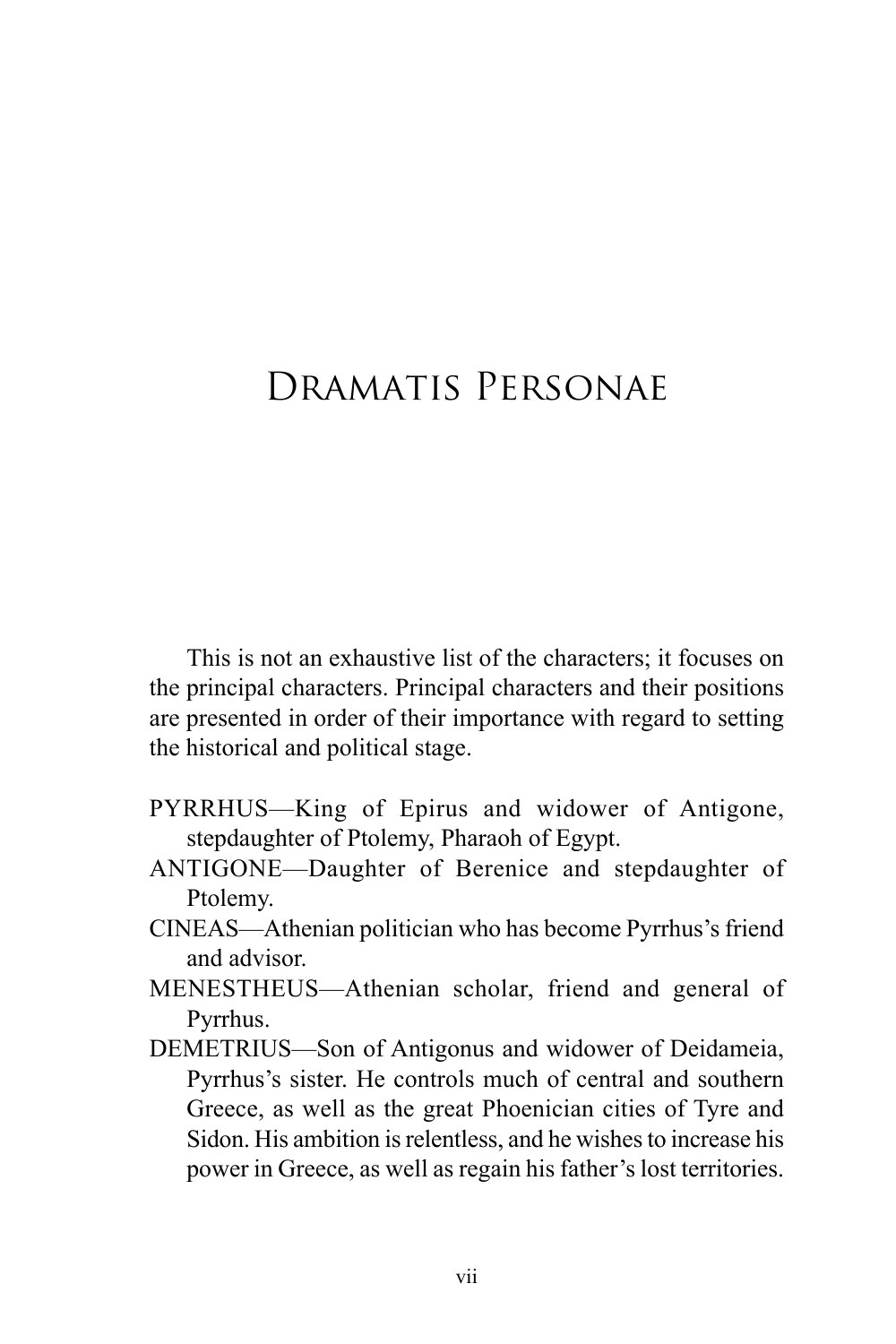- ALEXANDER AND ANTIPATER—Younger sons of Cassander, who have become dual kings of Macedonia following the death of their older brother, Philip.
- LYSIMACHUS—One of Alexander's generals. King of Thrace, and part of Asia Minor.
- PTOLEMY—One of Alexander's generals. Pharaoh of Egypt.
- BERENICE—Wife of Ptolemy and Empress of Egypt.
- SELEUCUS—One of Alexander's generals. King of Asia (Syria, Mesopotamia, and the eastern territories of Alexander's empire).
- ALEXICRATES—Pyrrhus's wine steward.
- AGATHOCLES—King of Syracuse, Sicily.
- LANASSA—Daughter of Agathocles.
- BARDYLLIS—King of Illyria.
- BIRCENNA—Daughter of Bardyllis.
- PANTAUCHUS—General of Demetrius.
- MACHAON—Army surgeon and Pyrrhus's personal physician.
- TELECLEIDES—A Macedonian captain.
- EURYPYLUS—A Macedonian captain.
- GAIUS FABRICIUS—Roman senator and army commander.
- APPIUS CLAUDIUS—An old and venerated Roman senator who guides his city to its destiny.

Most of these central characters are historical figures. The exceptions are; Menestheus, Telecleides, and Eurypylus. Also Machaon, except in a legendary sense. He was named after Machaon, a son of Asclepius, who served with his brother, Podaleirius, as a physician during the Trojan War.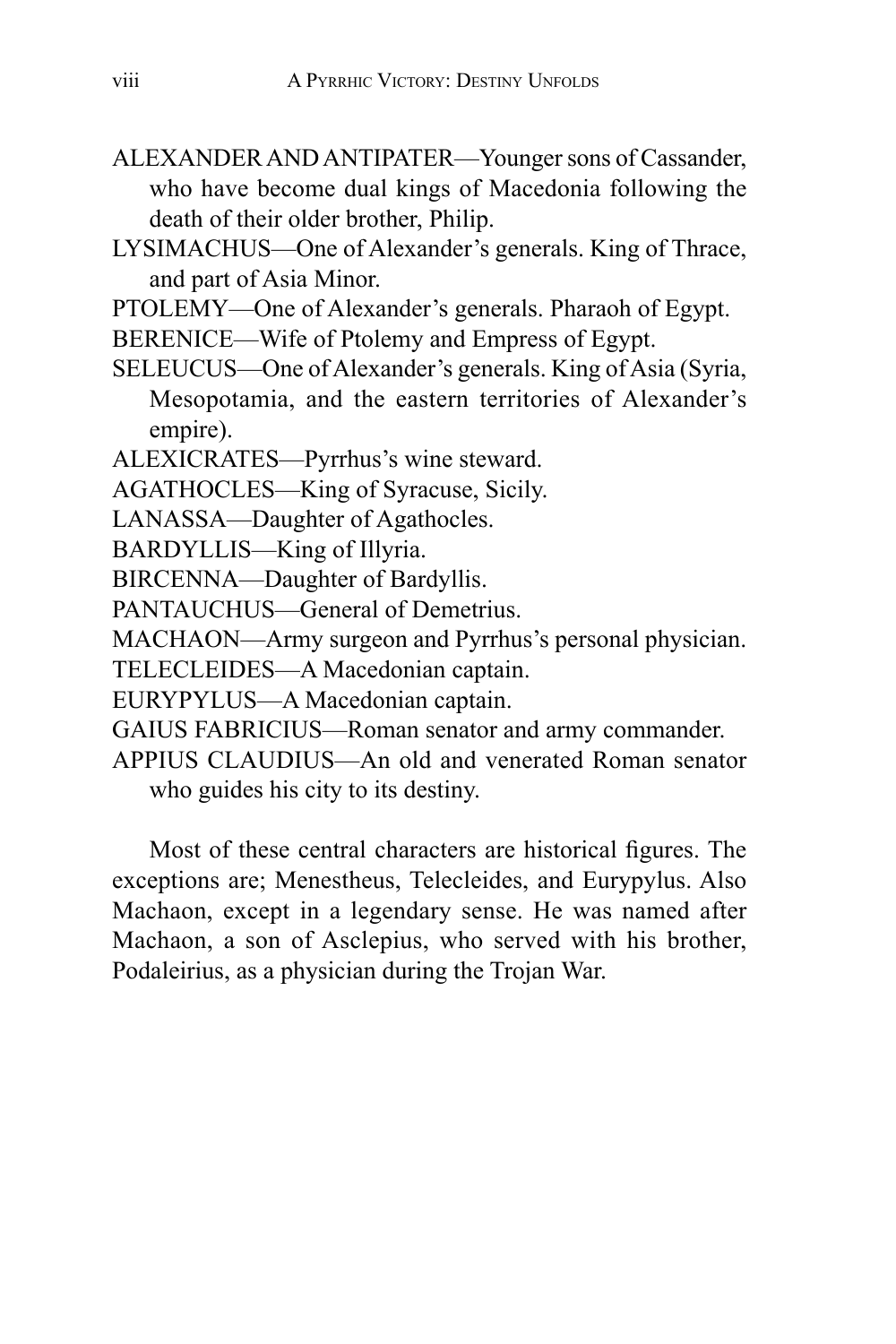## Prologue to Volume I: The Shaping of Destiny

The great battle that is known to some as Gaugamela, and to others as Arbela, changed the world forever. Alexander had defeated the army of the Great King of Persia for the third time and had made himself the master of the empire of the Persians. Darius the Third was dead soon after, slain by one of his own officers. True, there was more fighting to come. Alexander had to fight the assassin, Bessus, who had killed his king; he had to consolidate the empire he had won; and there was the dream of extending his power to India itself, but the cultural axis of the eastern Mediterranean and beyond was altered irrevocably. The stage had been set for the Hellenization of the East, but Alexander would not live to see his dreams come to fruition.

Alexander died in Babylon in 323 BC at the age of thirtytwo. The following years would be ones of continuing rivalry and warfare among the Macedonian generals , the Successors or Diadochoi, many of whom would die in these struggles. By 301 BC those years resulted in four great Hellenistic kingdoms, in addition to Macedonia itself.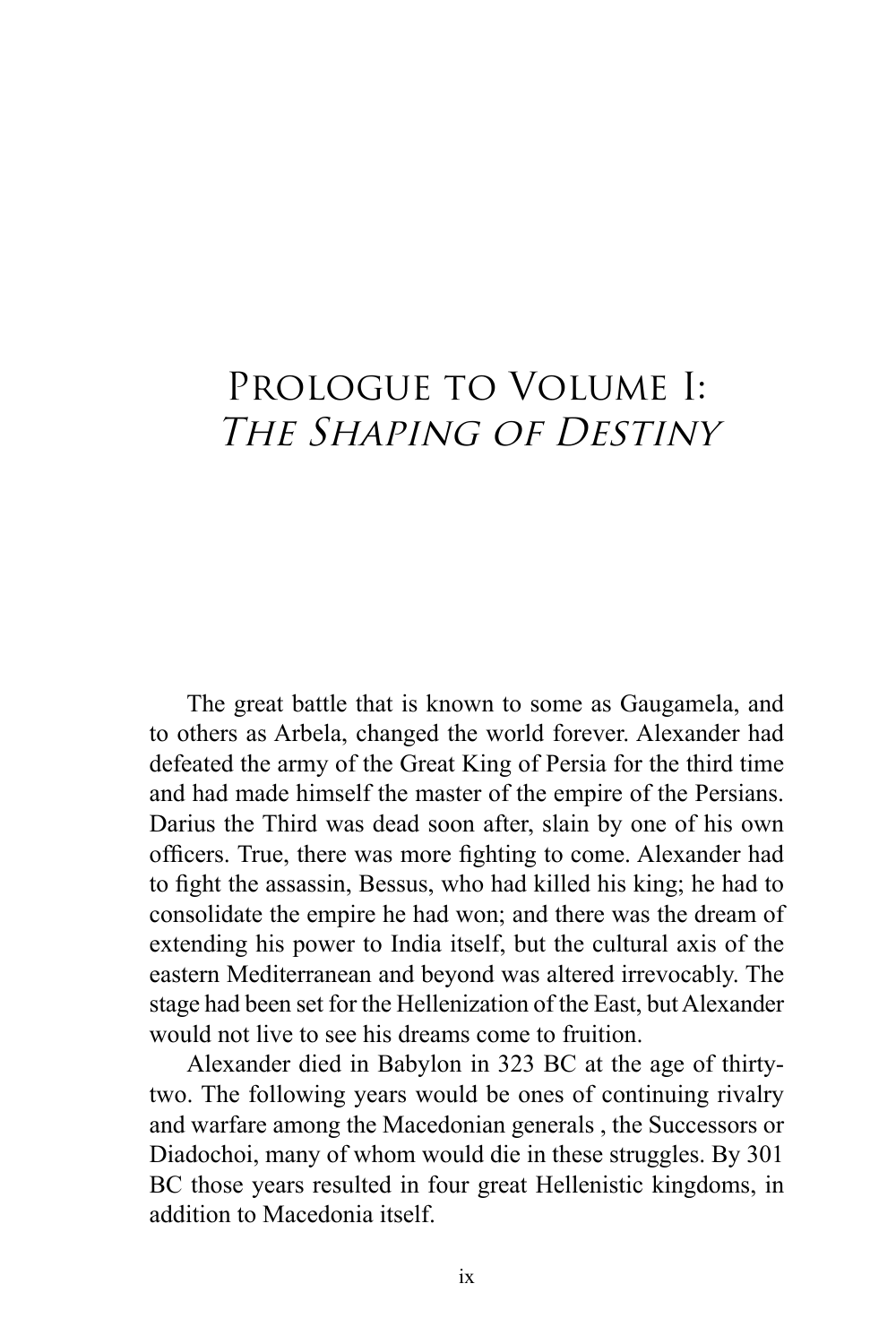In this year, they would once again do battle for their survival.

These years were perhaps the greatest period of political and military high adventure that the world had yet known, and there were other great figures from the Greek world who would join in the contest. One of these figures was Pyrrhus, the young, disinherited King of Epirus, who would later be described by Hannibal as the most capable military commander the world had seen, after Alexander himself.

It also fell to Pyrrhus to open the struggle between the Greeks and the Romans for domination of the eastern Mediterranean world and to foresee the great contest between the Romans and the Carthaginians in the west.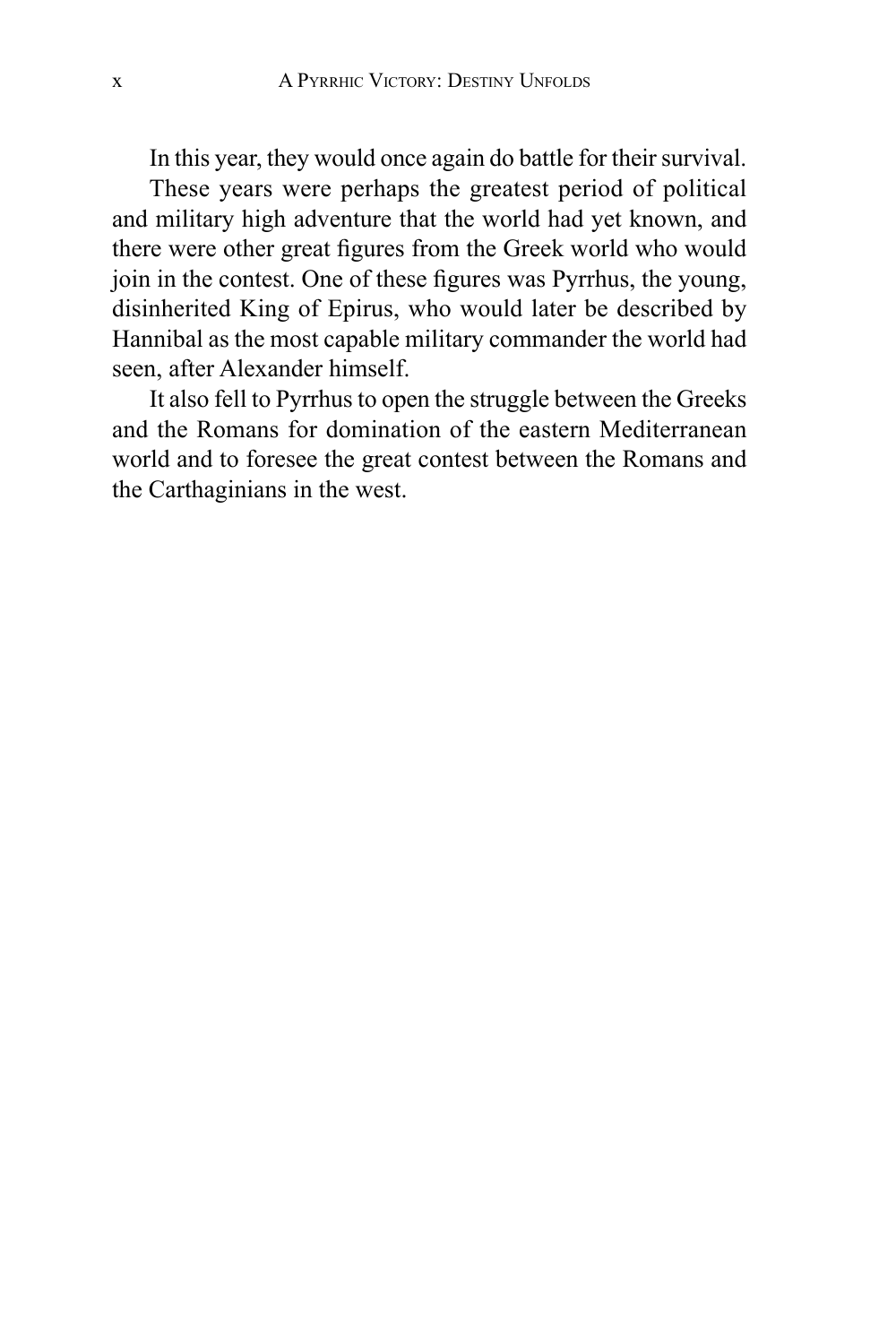## Prologue to Volume II: Destiny Unfolds

At the end of the first volume, Pyrrhus is at peace in Epirus, confident in his role of king. His onetime friend Demetrius has become hostile to him, and Pyrrhus has just repelled an attack on his allies, the Thessalians, by Demetrius's army under the command of Pantauchus.

One of the reasons that Demetrius can treat Pyrrhus this way, is the recent death of Deidameia, Pyrrhus's sister and Demetrius's wife. She was the greatest tie between them.

Pyrrhus is to suffer another loss, while Fate rewards him with a return to the grand stage of international politics and intrigue.

The first acts of this second volume of the drama centre on his dealings with Demetrius and the great country of Macedonia; the later acts take us to Italy, where Pyrrhus creates the fame that still endures.

While continuing his quest to be known as a great captain of history, he also pursues his ideal of achieving personal happiness.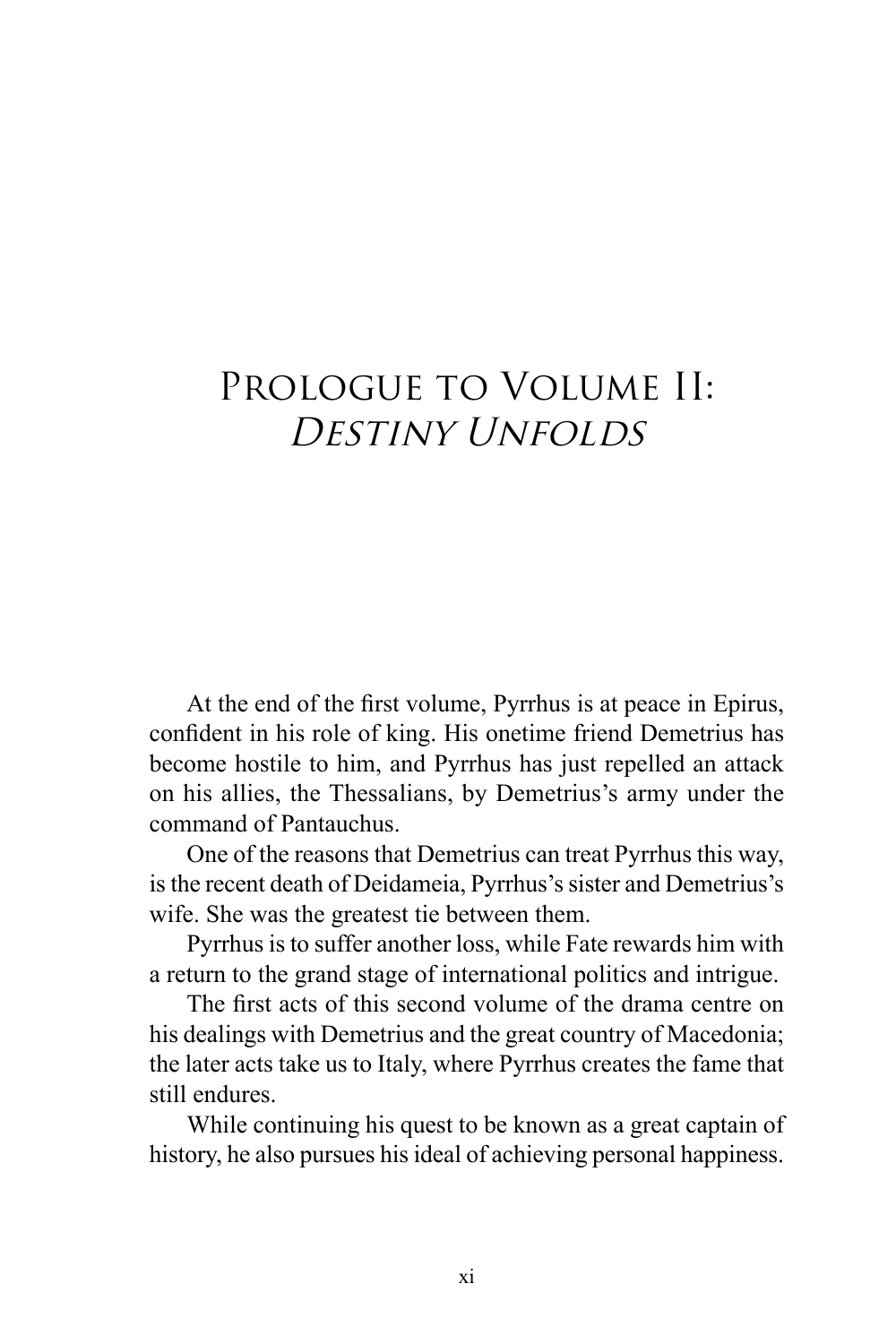### CHAPTER I

The smell of Antigone's funeral pyre still haunted Pyrrhus during his waking hours, and the loss of her embrace made his nights lonely and windswept. On this morning, as on each morning of the last sixty days, he gazed at the rising sun with an emptiness in his heart. On his lap sat the letter which had arrived two days ago from Egypt, from Ptolemy and Berenice, reread so often that he could recite it by heart without any conscious effort at all.

*From the Father to the Son, Greetings,*

*My dear Pyrrhus, it is with the greatest sadness that I acknowledge your last letter, telling us of the recent death of Antigone. The tears of Berenice and myself have spattered this parchment as I write this letter. Our deepest sadness is that your grief must be even more severe than our own. Please accept our most sincere wishes that you will be able to continue your life and your works despite this tragedy. I understand*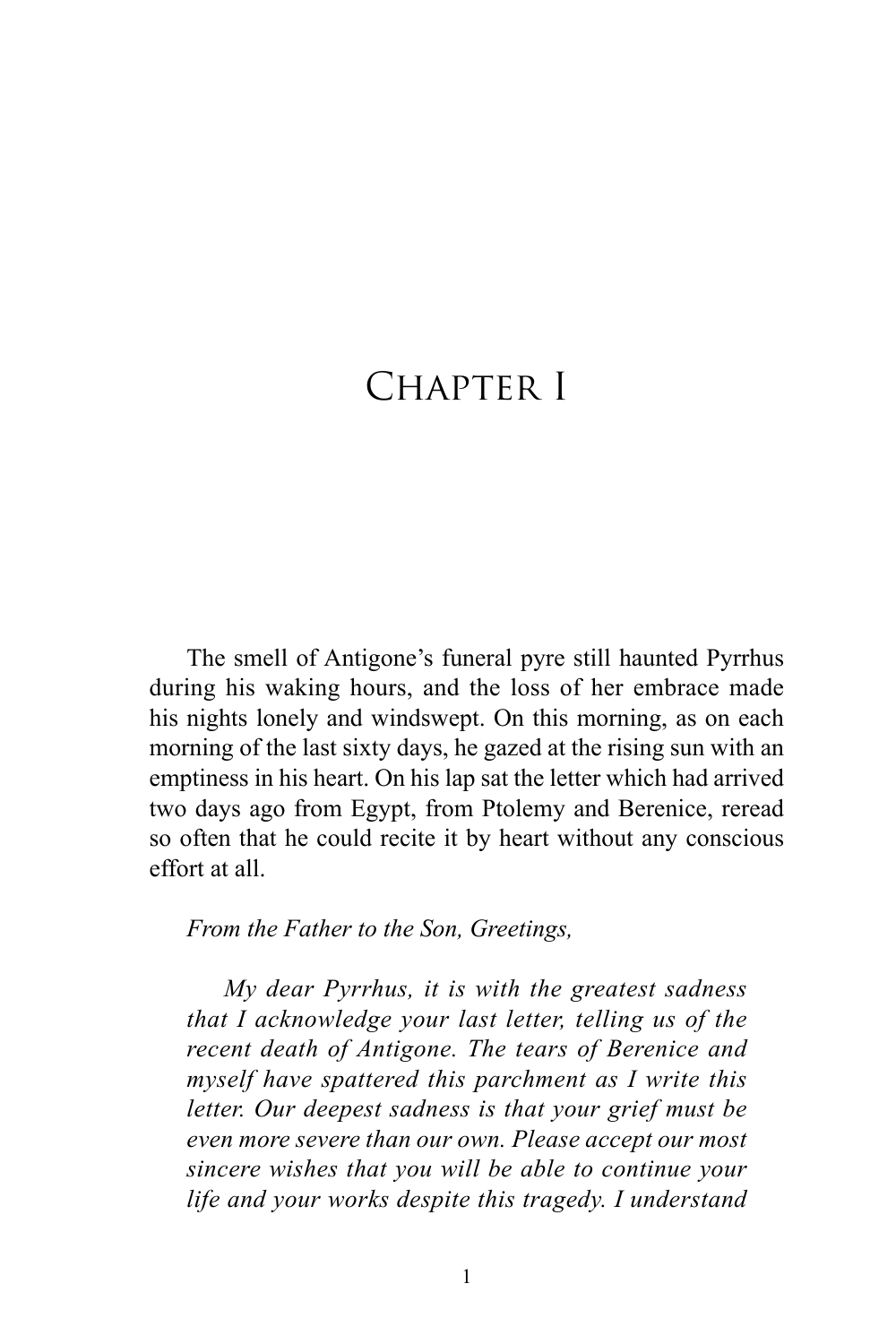*how great a loss this has been to you, but please believe me when I say that your life may still have meaning in the future, if for no other reason than it will enable you to watch your fine son grow to manhood. I will be eternally grateful that your esteem for me enabled you to allow your son to carry my name.*

#### *Ptolemy*

Pyrrhus continued to stare out his window over the rooftops of Ambracia until the morning's customary knock startled him out of his brown study. He walked to the door to admit his advisors and allowed himself his first smile of the day. His son, Ptolemy, named after Antigone's great stepfather, would be the first to enter his chambers, and would sit on his lap as he conducted his morning audience with his royal council. The boy was now three years of age and, with the adaptability of the young, had accepted the death of his mother more quickly than had his father. As Pyrrhus opened the door to his suite, his son beamed a smile at him, spread open his arms, and said, "Papa!"

Pyrrhus picked his son up and hugged him. "How is my little soldier this morning?"

"Papa", repeated Ptolemy, holding Pyrrhus's neck with all his strength.

"Would the young man like some breakfast?" asked Pyrrhus, unable to resist a smile.

"Breakfast!" repeated his son, happy to be carried to the table by his father.

A short time later, when Pyrrhus's tunic had been sprinkled with a mixture of bread crumbs, butter, and saliva, he turned to Cineas and said, "And now, my friend, what do you have for me this morning?"

"This is no ordinary morning, Sire," replied Cineas, glad finally to be able to offer his king some news which would ease his torment. "A letter bearing the Royal Seal has arrived from Macedonia<sup>"</sup>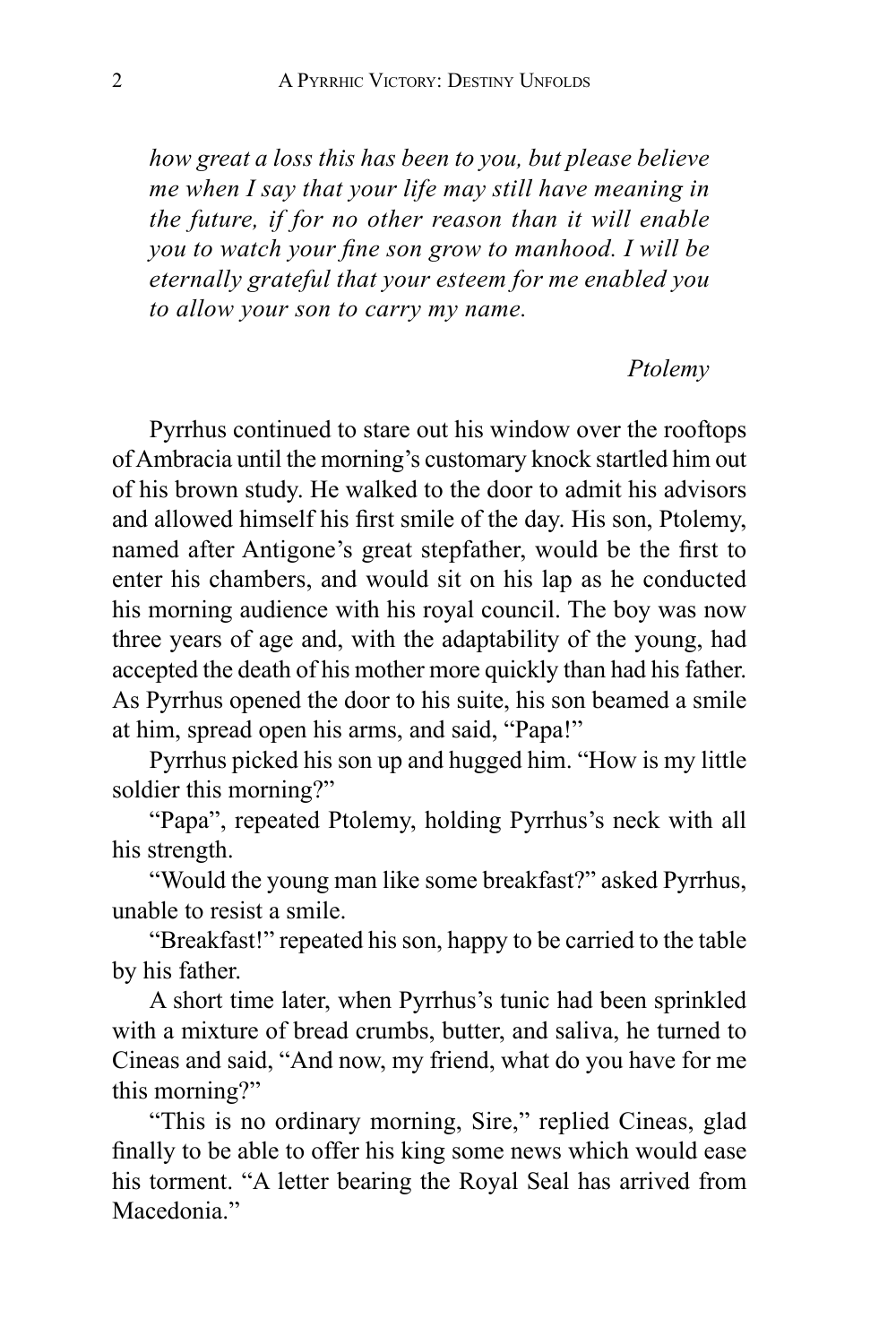#### IAN CROUCH 3

"Indeed!" said Pyrrhus. "We are in exalted company this morning. Gentlemen, please help yourselves to something to eat while I open this epistle."

Cineas and Menestheus, along with the other members of the royal council, kept one eye on Pyrrhus as they helped themselves to food and drink. Macedonia was the greatest power in their region, and a letter with the royal seal could not be other than important.

As Pyrrhus read the letter through several times, it became obvious to Cineas that it was of great import. Pyrrhus's mouth cautiously curled at the edges to form a smile, and his eyes gave a promise of an excitement that had not been seen in many a day.

At length, Pyrrhus sat down again and passed the letter over to Cineas to read. His son took the opportunity to jump into his lap, giving the father a moment's disquiet as one of his testicles gave a loud complaint.

"You will see, my friend, that we are invited to aid Alexander, the young King of Macedonia, in his struggle against his older brother, Antipater, who has gone against the wishes of their mother and usurped his share of the kingdom. What could be more perfect?"

"A domestic dispute in a royal family is fraught with danger, Sire," replied Cineas.

"True, my friend, but it is also full of opportunity. Please show it to Menestheus and the others, and when I have cleaned this young man's face, we will have an opportunity to discuss the matter."

After their customary game of chasing around the room, Pyrrhus returned his son's face to a state fit for others to see and took his hand. "I will send you off to play with the other children now, my son. I will see you for dinner."

"Yes, Papa," replied Ptolemy. As he opened the door, the young man caught sight of his nanny, the source of many of the good things in his life. With a squeal of delight, he took her hand and walked towards the nursery, turning back to wave good-bye to his father.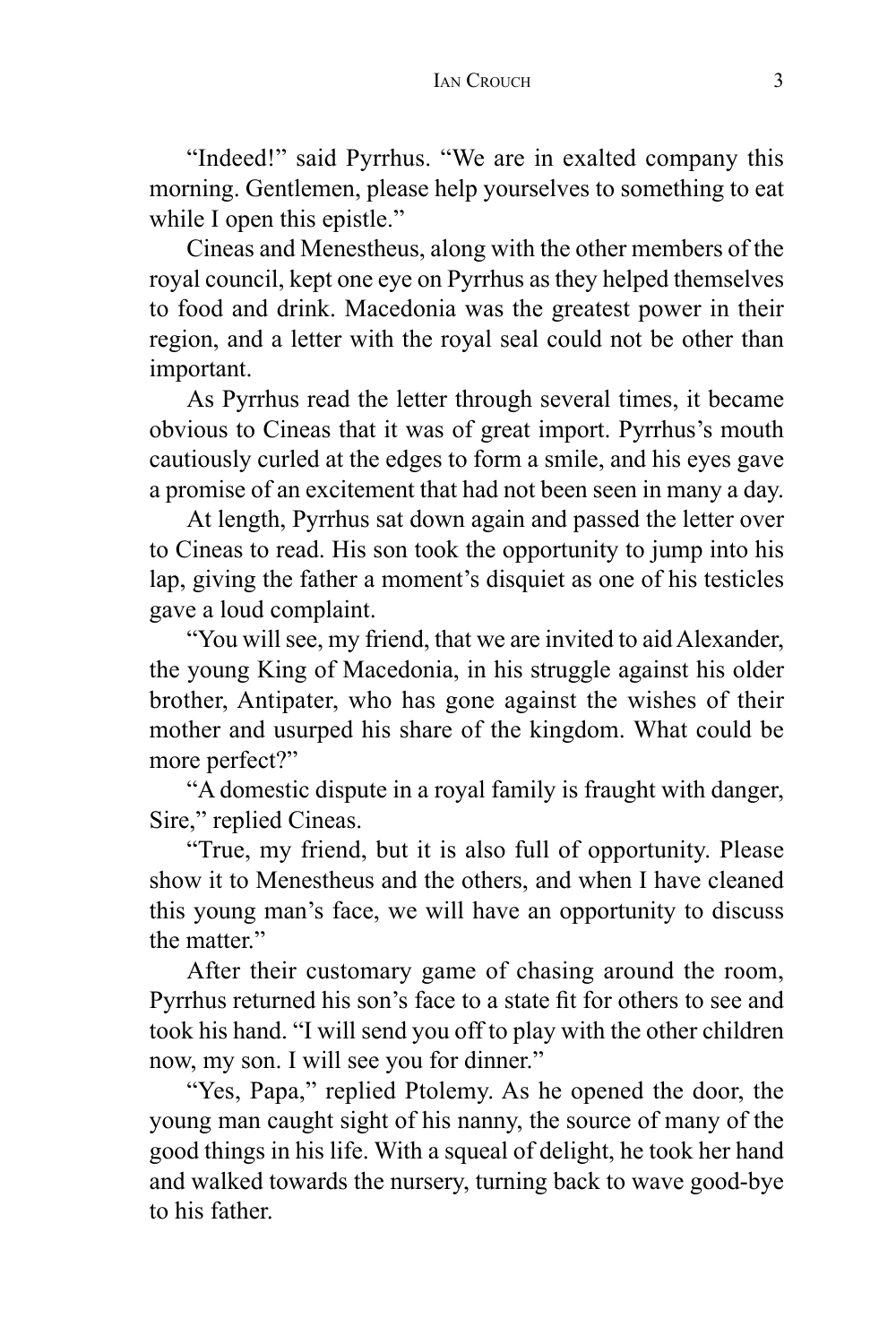Pyrrhus felt an optimism that had long been in abeyance well up in his breast as he returned to his meeting, sat down in his chair, and asked Cineas to read the letter aloud to him so they could all absorb it.

"And now, my friend, perhaps you could try and sift the facts from the rhetoric, and give us all a summary of how you see matters in Macedonia, and we can then discuss our response to his request."

"It is reasonably clear, Sire, and reminiscent of many such disputes within ruling houses. You will recall that after the death of Cassander two years ago, the eldest of his three sons became King of Macedonia. This young man, Philip, died some six months ago following a fall from his horse, so the throne was once again vacant. Cassander's widow, Thessalonice, then made a decision, the like of which has often caused turmoil in such circumstances. She felt that her two remaining sons should have an equal claim on the throne and decreed they should *both* become kings of Macedonia. As a result, the country was partitioned, with Antipater, the older son, governing the eastern half of the country, while Alexander, the younger son, would govern the western half. That is the background to this drama.

"This letter is from Alexander, the younger of the two, who has been the victim of the inevitable conflict. He states that his brother has put their mother to death and that Antipater has driven him from Macedonia and taken the whole country under his sway, proclaiming that Macedonia has always been a single nation under a single king, and he has only taken what was his to claim. Alexander, as the aggrieved party, naturally raises the objection that his kingship had been decreed by their mother as regent, and had the support of the Assembly of Nobles and the people. Alexander goes on to ask you to intercede for him, to reclaim his lost patrimony, adding that he is prepared to be generous to you in return for helping him to regain his rightful throne. He adds that he has also written to Demetrius in a similar vein, hoping one of you will be able to come to his aid. He says finally that he is in hiding with those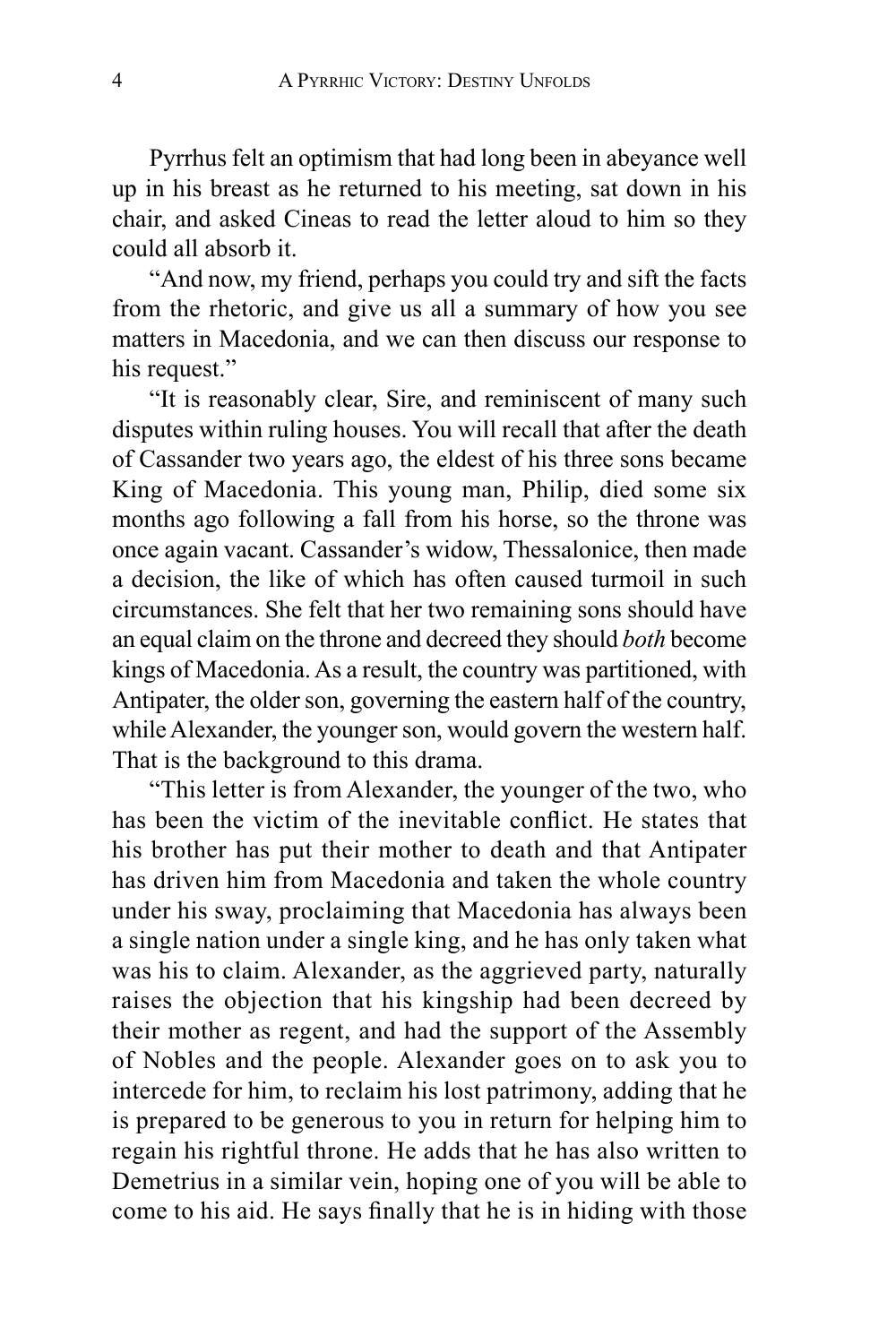#### IAN CROUCH 5

of his bodyguards who remained loyal, and the messenger who brought this letter will know how to find him."

"A very lucid summary, Cineas," said Pyrrhus. "My own first reaction is that this proposal could offer us a great deal. The only risk to us in helping this young man would be the fight we could have on our hands if the Macedonian army wholeheartedly supported Antipater."

"Exactly so, Sire," replied Cineas, "although I doubt the murder of his mother has endeared Antipater to his fellow countrymen. I suspect there would be a great deal of sympathy for Alexander in the army. It is one thing to kill a direct rival, but quite another to kill one's own mother. You recall the hatred that Cassander earned for himself after he executed Olympias and the rest of the great Alexander's family."

Pyrrhus thought for a time and then looked at Menestheus. "And you, my friend, what do you think of all this?"

"I think it is an opportunity you should interest yourself in, Sire. You would have a considerable amount of natural justice behind you, and in the worst event, if you face an undivided Macedonian army supporting the claim of Antipater, there is no reason why you could not retire without accepting battle."

"Those are my feelings, Menestheus. Cineas, perhaps you would be kind enough to draft a letter to Alexander offering my support. We could discuss it over dinner tonight. And now, gentlemen, I must prepare myself. I am due to review several cases at the law courts this morning."

Pyrrhus smiled to himself as he walked to the court building. He was sure the cases he would review today would be anything but pleasant, but the letter from Macedonia had stirred something deep inside him. These recent years of peace had enabled him to earn a considerable degree of self-worth, and he felt rightfully proud of how Epirus had blossomed during this time. The adventurer and soldier in him now demanded to be heard, however, and he knew he could not neglect this opportunity to be a player on the world stage. He would demand a suitable compensation for his efforts, but even if the compensation consisted only of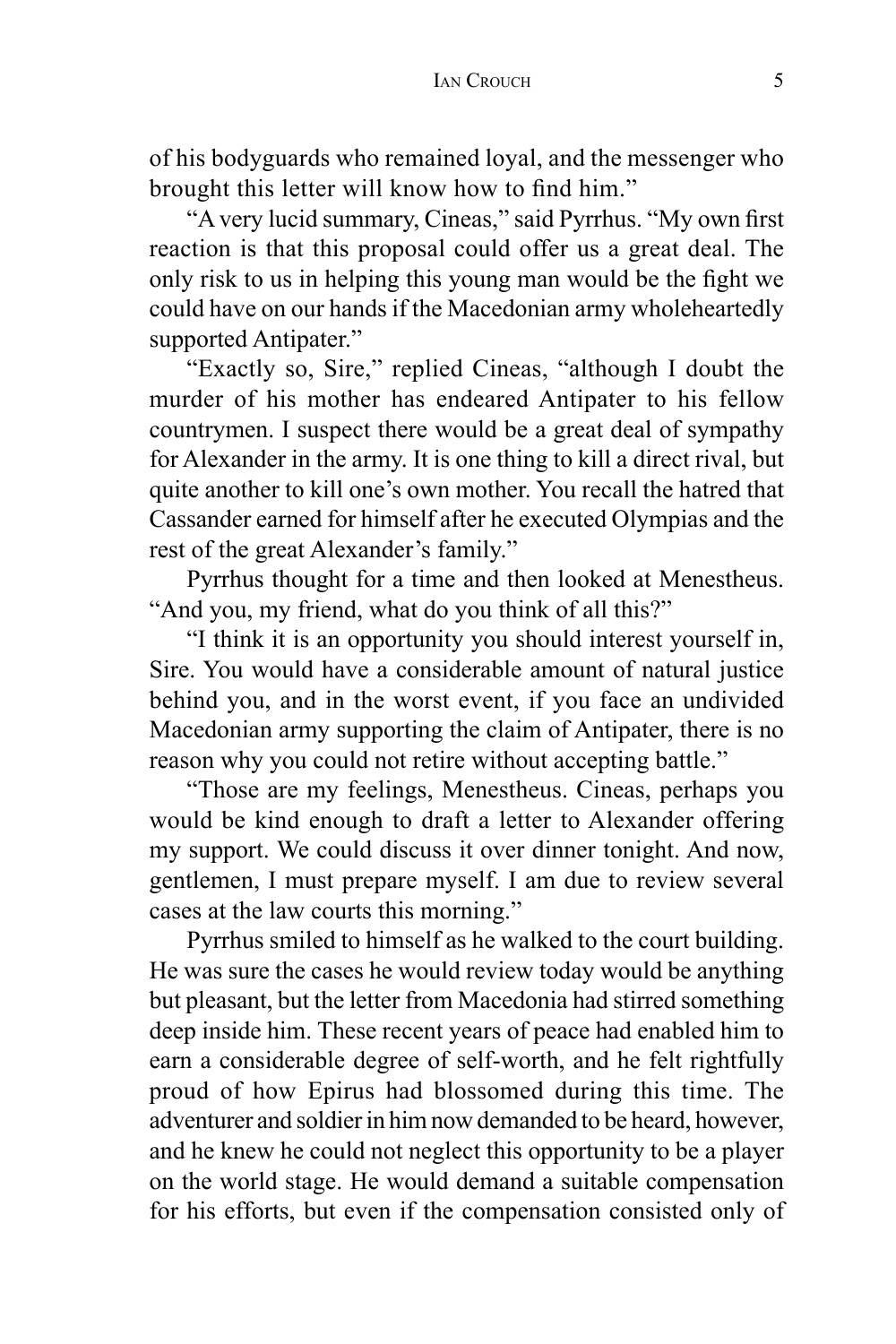adventure and prestige, he could not bring himself to decline this invitation.

The afternoon Pyrrhus spent at the law courts was as difficult as he had suspected, but even that could not suppress his enthusiasm. He had two hours to himself before he was due to dine with his advisors. He spent part of the time playing with his son, and now, lying back in his bath, he was able to contemplate his future. To accept Alexander's invitation would take him from his stable, peaceful world and return him to the turbulent arena of Hellenistic politics, the only world to which he truly belonged. There was no doubt in his mind that it would lead to conflict with Demetrius. If Pyrrhus was to become stronger, then he would naturally become a rival, which was anathema to a man like Demetrius, who had no concept of sharing power with anyone in the Greek world. There was little doubt that Demetrius was aiming at complete mastery of Greece. It was also possible he was planning to reclaim all his father's previous dominions.

Also, there was Lysimachus to take into account. If Pyrrhus came to the aid of the young Alexander, it was likely that Antipater would turn to Lysimachus for help. What a struggle was in the making! The events leading up to Ipsus were no more charged with possibilities than this moment, and he still thought of that battle as the most formative experience in his life. For now he could enjoy his bath. There were no doubts in his mind that he would accept this invitation and then see where Fate would lead him. All of his being cried out for the clamour of battle, and now it was certain he would hear it soon.

Two weeks later, Cineas brought another letter bearing the royal seal of Macedonia to Pyrrhus's chambers. Pyrrhus invited his advisor to sit and gave him a goblet of wine.

"Please be so good as to open the letter, my friend, and read it to me."

Cineas did as he was bade and quickly scanned the letter before reading it out aloud to his king. Cineas was also not left unmoved by the adventure that was promised them, and he could not resist a smile as he read the letter to Pyrrhus.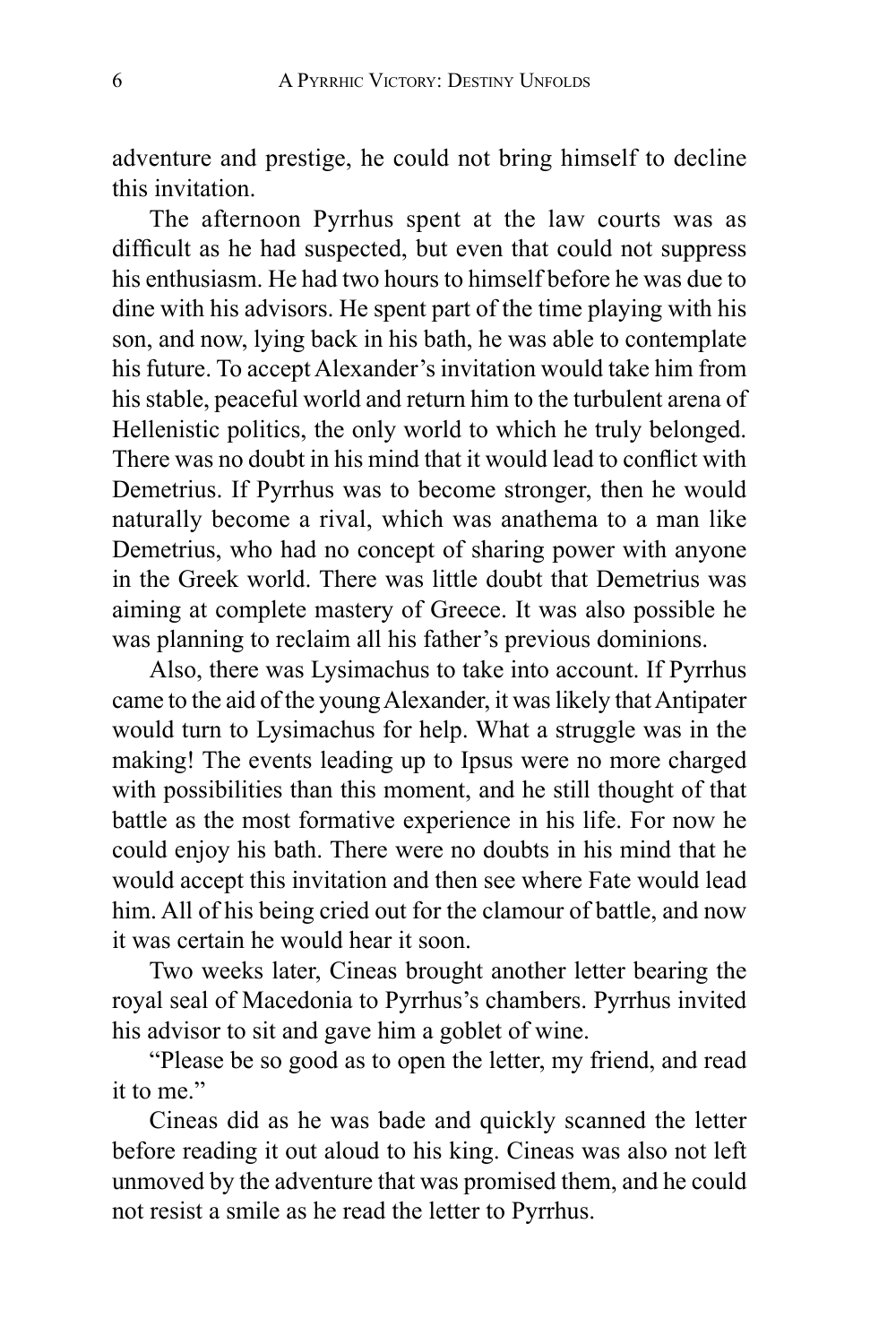#### *King Alexander to King Pyrrhus, Greetings,*

*My dear Cousin, I was very glad to read your letter, and am pleased to acknowledge your willingness to help me in this dark hour. As to the means at my disposal to show my gratitude, I am pleased to offer you the districts of Stymphaea and Paravaea, which form the westernmost part of Macedonia. These regions would be ceded to Epirus with my gratitude for your aid. Please give me your decision as soon as possible.*

#### *Alexander*

"He is as stingy as his father, Cineas," said Pyrrhus. "He wants me to do all the work and offers me a few cow paddocks for my troubles. Please draft a reply acknowledging his letter, but point out that I also demand the territories of Ambracia, Acarnania, and Amphilochia. If he is prepared to do this, I will return him to his rightful place on the throne of Macedonia."

Cineas did not reply for a moment, but sat back, deep in thought. After a moment's reflexion, he smiled and said to Pyrrhus, "I agree with you, Sire. This undertaking is not to be taken lightly, and there must be a worthy strategic objective, if it is to have any basis in logic. You realise, of course, that even if it does not antagonise Demetrius, you will come into direct opposition with Lysimachus? Apart from his natural hostility, Antipater married Lysimachus's daughter, Euridice."

"That is clear to me, my friend, but we cannot base our decisions on what other people think, and we may even be doing Lysimachus a favour if we prevent Demetrius from becoming more powerful."

Pyrrhus was in no doubt that his terms would be accepted by young Alexander, and he gave Menestheus and Abantes instructions to begin preparing the expedition immediately. It could be two weeks before they received a reply from Macedonia, taking into account the indecision of a weak young king, and he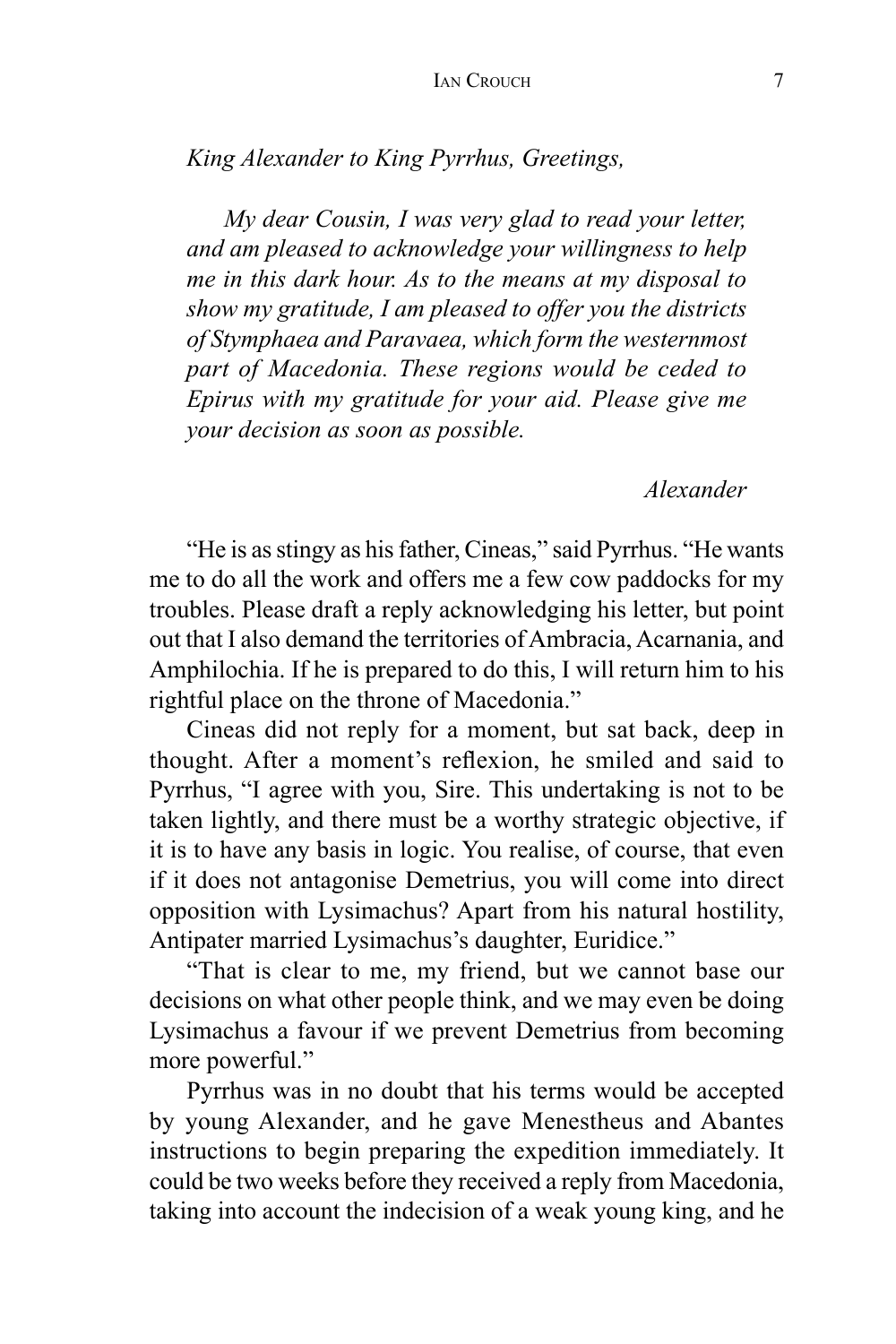could have the army prepared in that time. As patience was not one of his most outstanding virtues, Pyrrhus was happy to use the time effectively, so he would be able to march as soon as he had his reply.

His friends were also affected by the excitement. Cineas was pleased to return to the world of international political intrigue, and Menestheus and Abantes were no less excited. The great virtue of this particular situation was the great benefit it offered with so little risk. It would strengthen Epirus significantly and give his army a campaign with its supply line intact, with little likelihood of bloodshed. A situation to be savoured.

Pyrrhus joined his commanders each day to discuss the preparations and visited at least part of the army every day. The accounts of his previous military exploits had grown in many retellings, so that he was already being compared to the great Alexander. He did not know that this idea would spread over the coming years, so that his very presence at a battle was worth a battalion of phalangites.

As the days came and went, the Epirote army reached its moment of readiness, and just before Pyrrhus's hypothetical fortnight was up, he received his reply from Alexander. He had agreed to Pyrrhus's terms, and indicated that he and his retinue would watch for Pyrrhus's approach and join him on their march towards Macedonia. Despite the fact that the young man was in hiding, he clearly had sufficient resources to be aware of the events that he had set in motion.